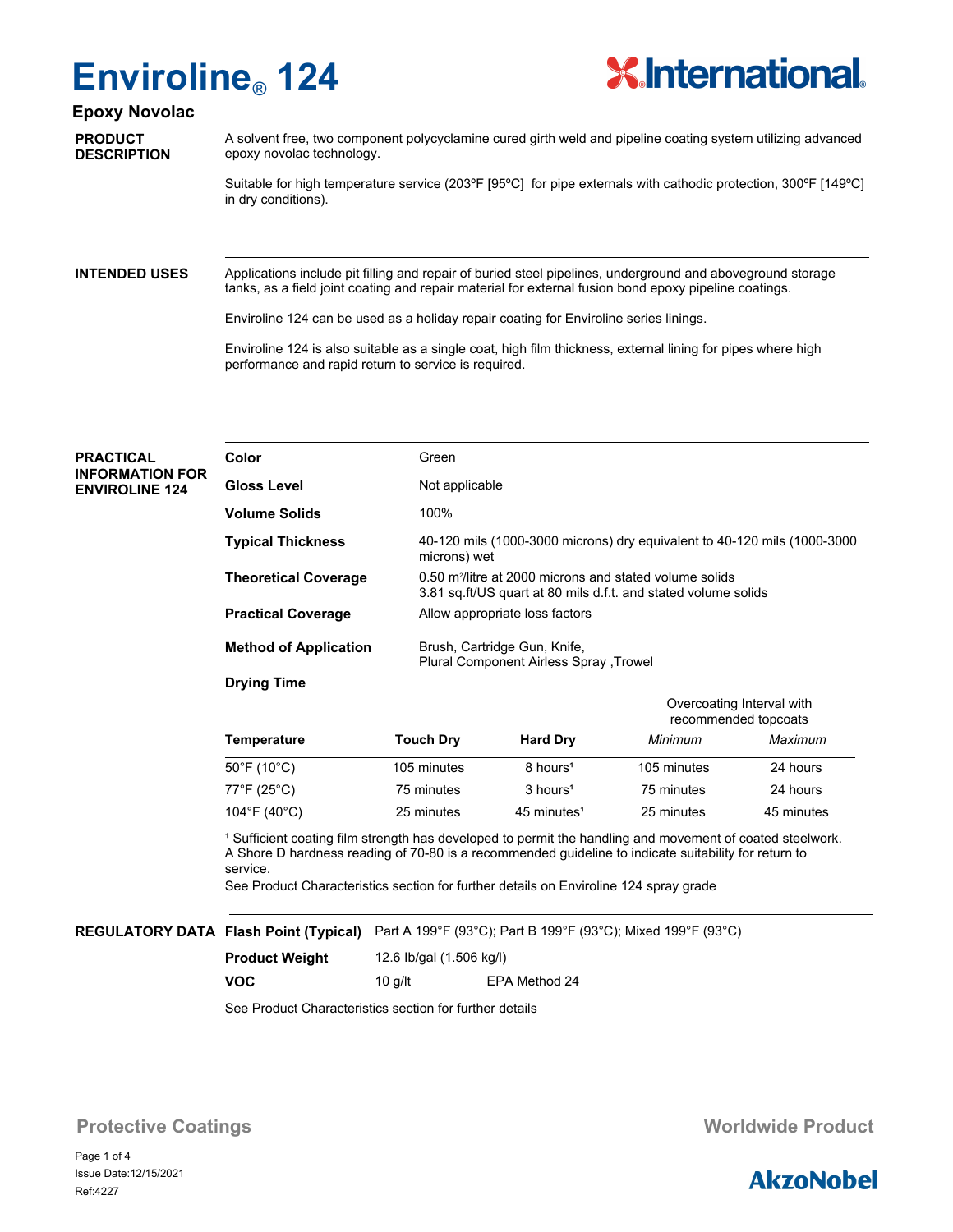# **Enviroline**® **124**



## **Epoxy Novolac**

**SURFACE PREPARATION** All surfaces to be coated should be clean, dry and free from contamination. Prior to application, all surfaces should be assessed and treated in accordance with ISO 8504:2000

Where necessary, remove weld spatter and where required smooth weld seams and sharp edges.

Oil or grease should be removed in accordance with SSPC-SP1 solvent cleaning.

#### **Abrasive Blast Cleaning**

This product must only be applied to surfaces prepared by abrasive blast cleaning to Sa2.5 (ISO 8501- 1:2007) or SSPC-SP10.

A sharp, angular surface profile of 3-5 mils (75-125 microns) is recommended. For areas of high performance service, where impact and abrasion resistance is important, a minimum surface profile of 4 mils (100 microns) should be achieved.

Enviroline 124 must be applied before oxidation of the steel occurs. If oxidation does occur the entire oxidized area should be reblasted to the standard specified above.

Where local VOC regulations allow, surfaces may be primed with Interline 982 to 0.5-1.0 mils (15-25 microns) dry film thickness before oxidation occurs. Alternatively, the blast standard can be maintained by use of dehumidification.

| APPLICATION | <b>Mixing</b>                            | Enviroline 124 must be applied in accordance with the detailed International<br>Protective Coatings Working Procedures for the application of Tank Linings.                                                                                        |                                                                        |  |
|-------------|------------------------------------------|----------------------------------------------------------------------------------------------------------------------------------------------------------------------------------------------------------------------------------------------------|------------------------------------------------------------------------|--|
|             |                                          | Material is supplied in two containers as a unit. Complete units should be<br>stored, mixed and applied in accordance with the Enviroline 124 Application<br>Guidelines.                                                                           |                                                                        |  |
|             | <b>Mix Ratio</b>                         | 2 part(s) : 1 part(s) by volume                                                                                                                                                                                                                    |                                                                        |  |
|             | <b>Working Pot Life</b>                  | $77^{\circ}$ F (25 $^{\circ}$ C)<br>104°F (40°C)                                                                                                                                                                                                   |                                                                        |  |
|             |                                          | 10 minutes<br>6 minutes                                                                                                                                                                                                                            |                                                                        |  |
|             | <b>Plural component</b><br>airless spray | Recommended                                                                                                                                                                                                                                        | Refer to Enviroline Application Guidelines for more<br>details.        |  |
|             | <b>Airless Spray</b>                     | Not suitable                                                                                                                                                                                                                                       |                                                                        |  |
|             | <b>Brush</b>                             | Suitable - Small areas<br>only                                                                                                                                                                                                                     | Refer to Enviroline 124 Application Guidelines for<br>more details.    |  |
|             | <b>Trowel</b><br><b>Thinner</b>          | Recommended<br>Not recommended                                                                                                                                                                                                                     | Refer to Enviroline Application Guidelines for more<br>details.        |  |
|             | <b>Cleaner</b>                           | International GTA203 or Enviroline 71C                                                                                                                                                                                                             |                                                                        |  |
|             | <b>Work Stoppages</b>                    | Thoroughly clean all equipment with International GTA203 (or Enviroline 71C).<br>Once units of paint have been mixed they should not be resealed and it is<br>advised that after prolonged stoppages work recommences with freshly mixed<br>units. |                                                                        |  |
|             | <b>Clean Up</b>                          | immediately after.                                                                                                                                                                                                                                 | Clean all equipment that has been in contact with mixed Enviroline 124 |  |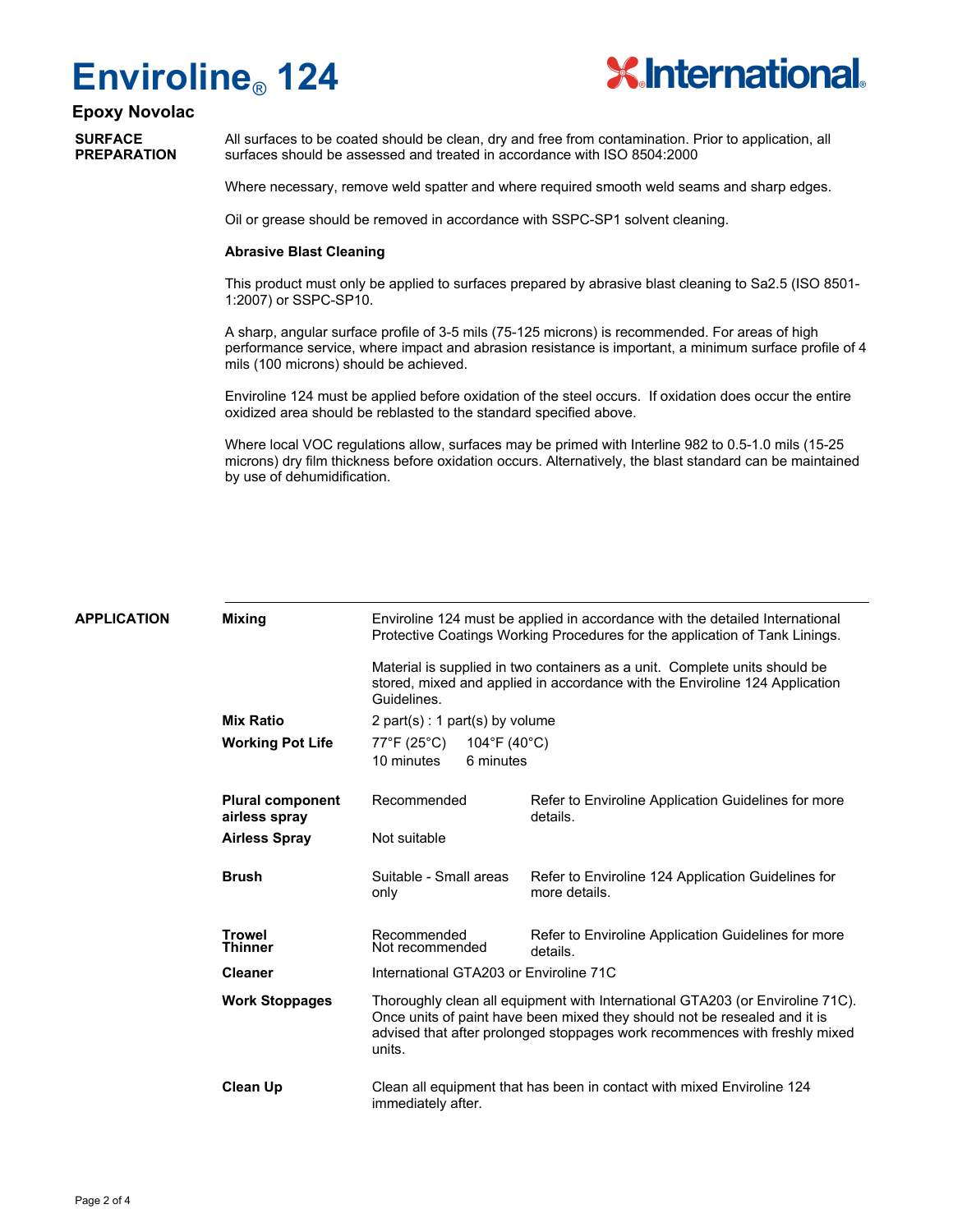

**Epoxy Novolac**



All surplus materials and empty containers should be disposed of in accordance with appropriate regional regulations/legislation.